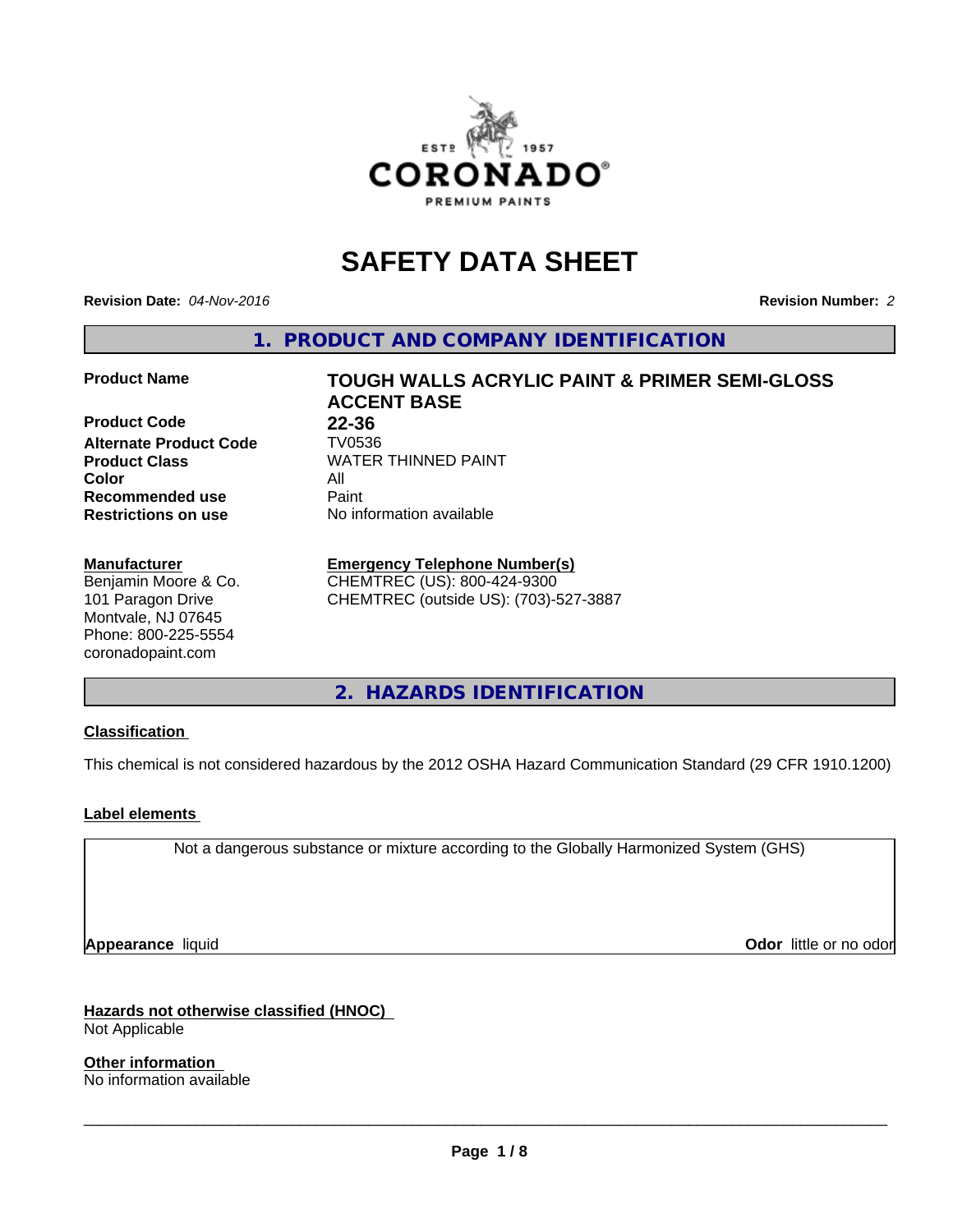### **3. COMPOSITION INFORMATION ON COMPONENTS**

\_\_\_\_\_\_\_\_\_\_\_\_\_\_\_\_\_\_\_\_\_\_\_\_\_\_\_\_\_\_\_\_\_\_\_\_\_\_\_\_\_\_\_\_\_\_\_\_\_\_\_\_\_\_\_\_\_\_\_\_\_\_\_\_\_\_\_\_\_\_\_\_\_\_\_\_\_\_\_\_\_\_\_\_\_\_\_\_\_\_\_\_\_

| <b>Chemical Name</b>                                                         | <b>CAS-No</b> | Weight % (max) |
|------------------------------------------------------------------------------|---------------|----------------|
| Kaolin                                                                       | 1332-58-7     |                |
| Propanoic acid, 2-methyl-, monoester with<br>2,2,4-trimethyl-1,3-pentanediol | 25265-77-4    |                |
| Sodium C14-C16 olefin sulfonate                                              | 68439-57-6    | U.C            |

|                                                  | 4. FIRST AID MEASURES                                                                              |
|--------------------------------------------------|----------------------------------------------------------------------------------------------------|
| <b>General Advice</b>                            | No hazards which require special first aid measures.                                               |
| <b>Eye Contact</b>                               | Rinse thoroughly with plenty of water for at least 15 minutes and consult a<br>physician.          |
| <b>Skin Contact</b>                              | Wash off immediately with soap and plenty of water removing all contaminated<br>clothes and shoes. |
| <b>Inhalation</b>                                | Move to fresh air. If symptoms persist, call a physician.                                          |
| Ingestion                                        | Clean mouth with water and afterwards drink plenty of water. Consult a physician<br>if necessary.  |
| <b>Most Important</b><br><b>Symptoms/Effects</b> | None known.                                                                                        |
| <b>Notes To Physician</b>                        | Treat symptomatically.                                                                             |

**5. FIRE-FIGHTING MEASURES**

| <b>Suitable Extinguishing Media</b>                                                          | Use extinguishing measures that are appropriate to local<br>circumstances and the surrounding environment.                                   |
|----------------------------------------------------------------------------------------------|----------------------------------------------------------------------------------------------------------------------------------------------|
| <b>Protective Equipment And Precautions For</b><br><b>Firefighters</b>                       | As in any fire, wear self-contained breathing apparatus<br>pressure-demand, MSHA/NIOSH (approved or equivalent)<br>and full protective gear. |
| <b>Specific Hazards Arising From The Chemical</b>                                            | Closed containers may rupture if exposed to fire or<br>extreme heat.                                                                         |
| <b>Sensitivity To Mechanical Impact</b>                                                      | No.                                                                                                                                          |
| <b>Sensitivity To Static Discharge</b>                                                       | No.                                                                                                                                          |
| <b>Flash Point Data</b><br>Flash Point (°F)<br>Flash Point (°C)<br><b>Flash Point Method</b> | Not applicable<br>Not applicable<br>Not applicable                                                                                           |
| <b>Flammability Limits In Air</b>                                                            |                                                                                                                                              |
| <b>Lower Explosion Limit</b><br><b>Upper Explosion Limit</b>                                 | Not applicable<br>Not applicable                                                                                                             |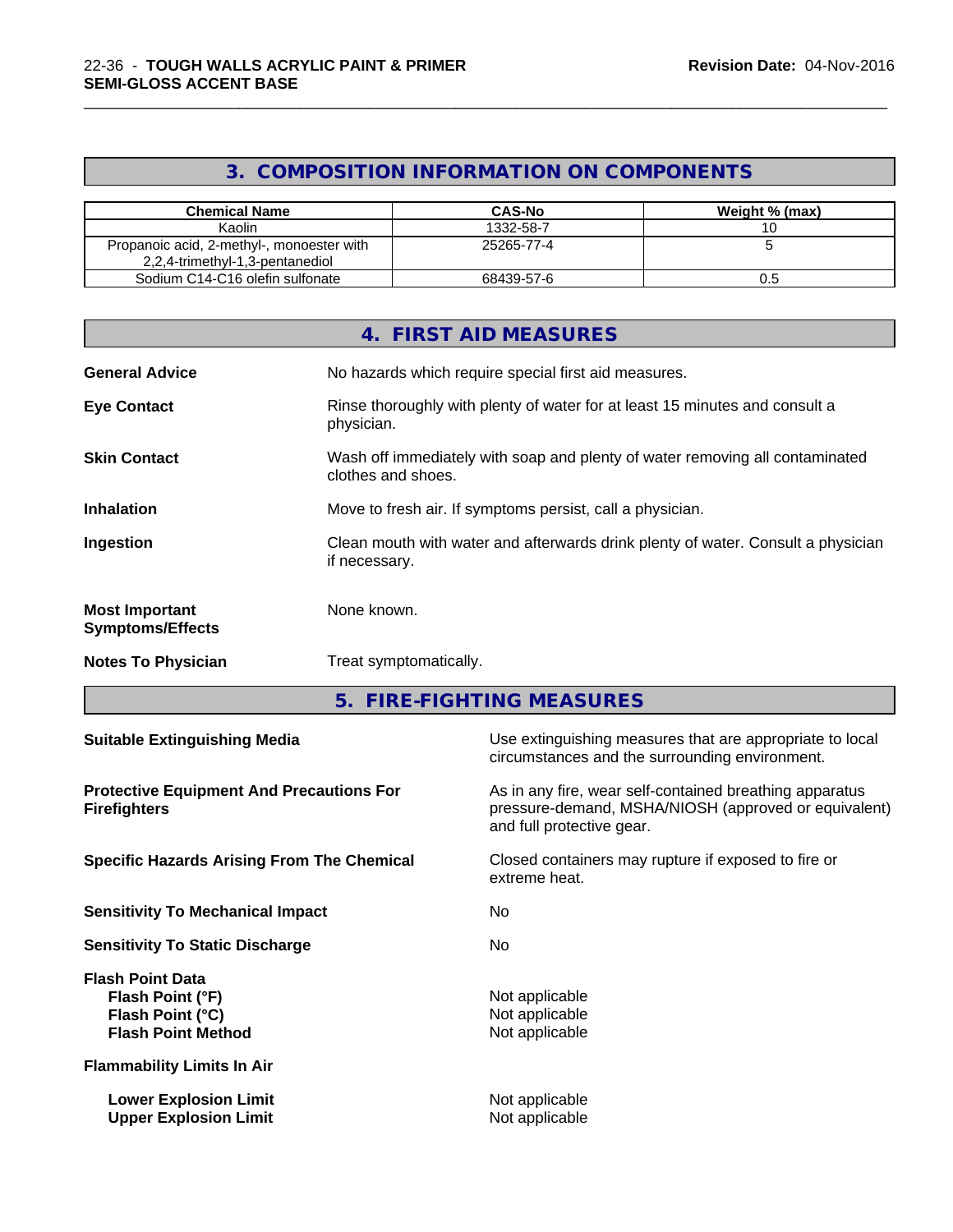| <b>NFPA</b> | Health: 1 | <b>Flammability: 0 lnstability: 0</b> | <b>Special: Not Applicable</b> |
|-------------|-----------|---------------------------------------|--------------------------------|
|             |           |                                       |                                |

#### **NFPA Legend**

- 0 Not Hazardous
- 1 Slightly
- 2 Moderate
- 3 High
- 4 Severe

*The ratings assigned are only suggested ratings, the contractor/employer has ultimate responsibilities for NFPA ratings where this system is used.*

\_\_\_\_\_\_\_\_\_\_\_\_\_\_\_\_\_\_\_\_\_\_\_\_\_\_\_\_\_\_\_\_\_\_\_\_\_\_\_\_\_\_\_\_\_\_\_\_\_\_\_\_\_\_\_\_\_\_\_\_\_\_\_\_\_\_\_\_\_\_\_\_\_\_\_\_\_\_\_\_\_\_\_\_\_\_\_\_\_\_\_\_\_

*Additional information regarding the NFPA rating system is available from the National Fire Protection Agency (NFPA) at www.nfpa.org.*

|                                  | 6. ACCIDENTAL RELEASE MEASURES                                                                                                                                                   |  |  |
|----------------------------------|----------------------------------------------------------------------------------------------------------------------------------------------------------------------------------|--|--|
| <b>Personal Precautions</b>      | Avoid contact with skin, eyes and clothing. Ensure adequate ventilation.                                                                                                         |  |  |
| <b>Other Information</b>         | Prevent further leakage or spillage if safe to do so.                                                                                                                            |  |  |
| <b>Environmental Precautions</b> | See Section 12 for additional Ecological Information.                                                                                                                            |  |  |
| <b>Methods For Clean-Up</b>      | Soak up with inert absorbent material. Sweep up and shovel into suitable<br>containers for disposal.                                                                             |  |  |
|                                  | 7. HANDLING AND STORAGE                                                                                                                                                          |  |  |
| Handling                         | Avoid contact with skin, eyes and clothing. Avoid breathing vapors, spray mists or<br>sanding dust. In case of insufficient ventilation, wear suitable respiratory<br>equipment. |  |  |
| <b>Storage</b>                   | Keep container tightly closed. Keep out of the reach of children.                                                                                                                |  |  |
| <b>Incompatible Materials</b>    | No information available                                                                                                                                                         |  |  |

### **8. EXPOSURE CONTROLS / PERSONAL PROTECTION**

#### **Exposure Limits**

| <b>Chemical Name</b> | <b>ACGIH</b>                                              | OSHA                          |
|----------------------|-----------------------------------------------------------|-------------------------------|
| Kaolin               | TWA<br>ma/m <sup>3</sup><br>the control of the control of | TWA<br>ma/m <sup>3</sup><br>w |
|                      |                                                           | <b>TWA</b><br>ma/m∼           |

#### **Legend**

ACGIH - American Conference of Governmental Industrial Hygienists Exposure Limits OSHA - Occupational Safety & Health Administration Exposure Limits N/E - Not Established

**Engineering Measures** Ensure adequate ventilation, especially in confined areas.

### **Personal Protective Equipment**

| <b>Eye/Face Protection</b><br><b>Skin Protection</b> | Safety glasses with side-shields.<br>Protective gloves and impervious clothing.                                                     |
|------------------------------------------------------|-------------------------------------------------------------------------------------------------------------------------------------|
| <b>Respiratory Protection</b>                        | In case of insufficient ventilation wear suitable respiratory equipment.                                                            |
| <b>Hygiene Measures</b>                              | Avoid contact with skin, eyes and clothing. Remove and wash contaminated<br>clothing before re-use. Wash thoroughly after handling. |

### **9. PHYSICAL AND CHEMICAL PROPERTIES**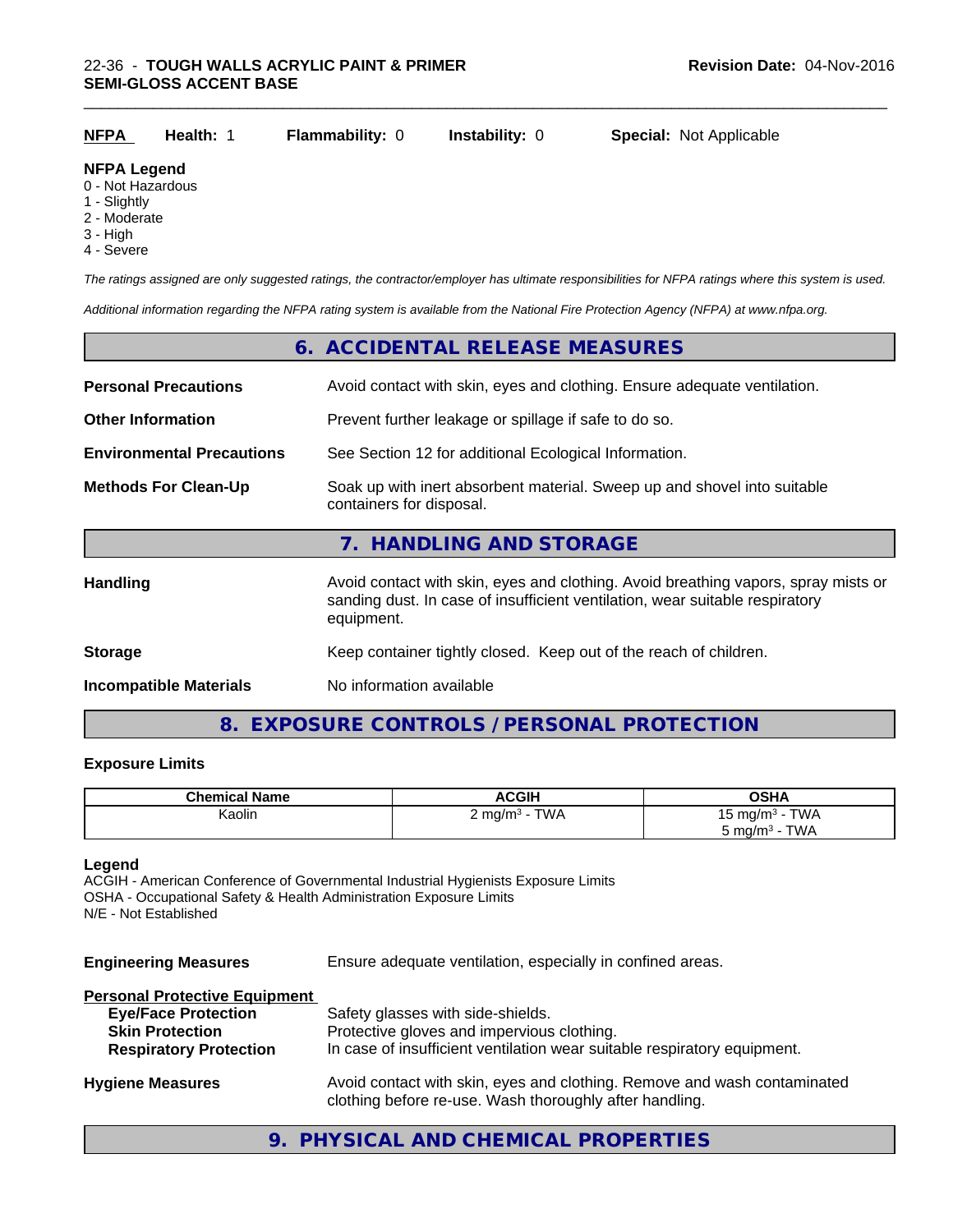**Appearance** liquid **Odor** little or no odor **Odor Threshold No information available No information available Density (Ibs/gal)** 9.15 - 9.25 **Specific Gravity** 1.09 - 1.11 **pH** No information available **Viscosity (cps)** No information available in the Viscosity (cps) **Solubility Note 2008 Note 2008 Note 2008 Note 2008 Note 2008 Note 2008 Note 2008 Note 2008 Note 2008 Note 2008 Note 2008 Note 2008 Note 2008 Note 2008 Note 2008 Note 2008 Note 2008 Note Water Solubility Water Solubility Water Solubility No information available Evaporation Rate No information available No information available Vapor Pressure** No information available **Vapor Density Vapor Density No information available Wt. % Solids** 35 - 45 **Vol. % Solids** 25 - 35 **Wt. % Volatiles** 55 - 65 **Vol. % Volatiles** 65 - 75 **VOC Regulatory Limit (g/L)** < 100 **Boiling Point (°F)** 212 **Boiling Point (°C)** 100 **Freezing Point (°F)** 32 **Freezing Point (°C)** 0 **Flash Point (°F)** Not applicable **Flash Point (°C)** Not applicable **Flash Point Method** Not applicable **Flammability (solid, gas)** Not applicable **Upper Explosion Limit** Not applicable **Lower Explosion Limit**<br> **Autoignition Temperature (°F)**<br> **Autoignition Temperature (°F)**<br> **Autoignition Temperature (°F)**<br> **Autoignition Temperature (°F)** Autoignition Temperature (°F)<br> **Autoignition Temperature (°C)**<br>
No information available **Autoignition Temperature (°C) Decomposition Temperature (°F)** No information available **Decomposition Temperature (°C)** No information available **Partition Coefficient (n-octanol/water)** No information available

\_\_\_\_\_\_\_\_\_\_\_\_\_\_\_\_\_\_\_\_\_\_\_\_\_\_\_\_\_\_\_\_\_\_\_\_\_\_\_\_\_\_\_\_\_\_\_\_\_\_\_\_\_\_\_\_\_\_\_\_\_\_\_\_\_\_\_\_\_\_\_\_\_\_\_\_\_\_\_\_\_\_\_\_\_\_\_\_\_\_\_\_\_

**10. STABILITY AND REACTIVITY**

| <b>Reactivity</b>                         | Not Applicable                           |
|-------------------------------------------|------------------------------------------|
| <b>Chemical Stability</b>                 | Stable under normal conditions.          |
| <b>Conditions To Avoid</b>                | Prevent from freezing.                   |
| <b>Incompatible Materials</b>             | No materials to be especially mentioned. |
| <b>Hazardous Decomposition Products</b>   | None under normal use.                   |
| <b>Possibility Of Hazardous Reactions</b> | None under normal conditions of use.     |

**11. TOXICOLOGICAL INFORMATION**

**Product Information**

#### **Information on likely routes of exposure**

**Principal Routes of Exposure** Eye contact, skin contact and inhalation.

**Acute Toxicity**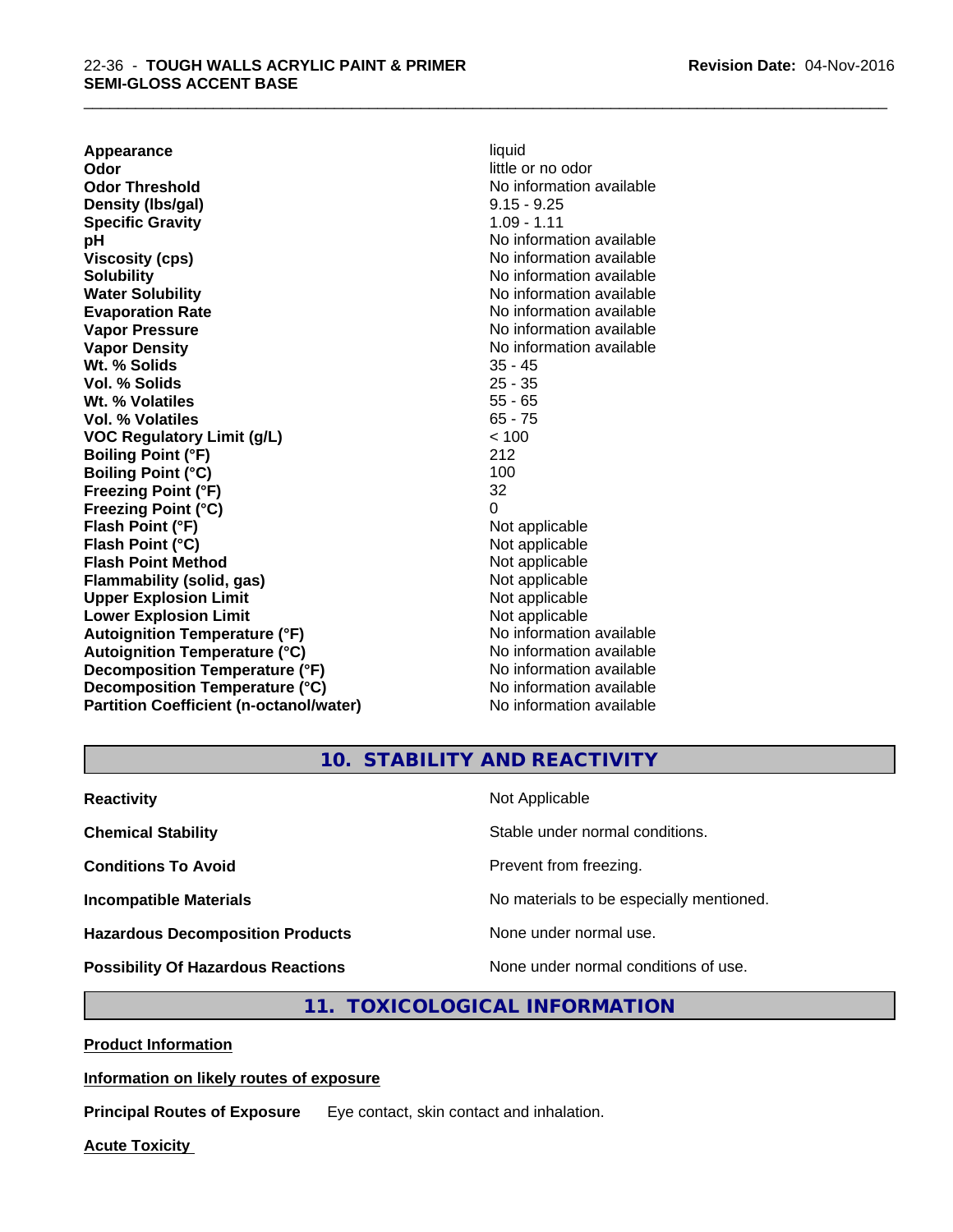| <b>Product Information</b>           | No information available                                                                                        |  |  |
|--------------------------------------|-----------------------------------------------------------------------------------------------------------------|--|--|
| Information on toxicological effects |                                                                                                                 |  |  |
| <b>Symptoms</b>                      | No information available                                                                                        |  |  |
|                                      | Delayed and immediate effects as well as chronic effects from short and long-term exposure                      |  |  |
| Eye contact                          | May cause slight irritation.                                                                                    |  |  |
| <b>Skin contact</b>                  | Substance may cause slight skin irritation. Prolonged or repeated contact may dry<br>skin and cause irritation. |  |  |
| <b>Inhalation</b>                    | May cause irritation of respiratory tract.                                                                      |  |  |
| Ingestion                            | Ingestion may cause gastrointestinal irritation, nausea, vomiting and diarrhea.                                 |  |  |
| Sensitization:                       | No information available                                                                                        |  |  |
| <b>Neurological Effects</b>          | No information available.                                                                                       |  |  |
| <b>Mutagenic Effects</b>             | No information available.                                                                                       |  |  |
| <b>Reproductive Effects</b>          | No information available.                                                                                       |  |  |
| <b>Developmental Effects</b>         | No information available.                                                                                       |  |  |
| <b>Target Organ Effects</b>          | No information available.                                                                                       |  |  |
| <b>STOT - single exposure</b>        | No information available.                                                                                       |  |  |
| <b>STOT - repeated exposure</b>      | No information available.                                                                                       |  |  |
| Other adverse effects                | No information available.                                                                                       |  |  |
| <b>Aspiration Hazard</b>             | No information available                                                                                        |  |  |

\_\_\_\_\_\_\_\_\_\_\_\_\_\_\_\_\_\_\_\_\_\_\_\_\_\_\_\_\_\_\_\_\_\_\_\_\_\_\_\_\_\_\_\_\_\_\_\_\_\_\_\_\_\_\_\_\_\_\_\_\_\_\_\_\_\_\_\_\_\_\_\_\_\_\_\_\_\_\_\_\_\_\_\_\_\_\_\_\_\_\_\_\_

#### **Numerical measures of toxicity**

**The following values are calculated based on chapter 3.1 of the GHS document**

| <b>ATEmix (oral)</b>   | 226501 mg/kg  |
|------------------------|---------------|
| <b>ATEmix (dermal)</b> | 1076954 mg/kg |

#### **Component**

Kaolin LD50 Oral: > 5000 mg/kg (Rat)

#### **Carcinogenicity**

*There are no known carcinogenic chemicals in this product above reportable levels.*

**12. ECOLOGICAL INFORMATION**

#### **Ecotoxicity Effects**

The environmental impact of this product has not been fully investigated.

#### **Product Information**

#### **Acute Toxicity to Fish**

No information available

### **Acute Toxicity to Aquatic Invertebrates**

No information available

### **Acute Toxicity to Aquatic Plants**

No information available

#### **Persistence / Degradability**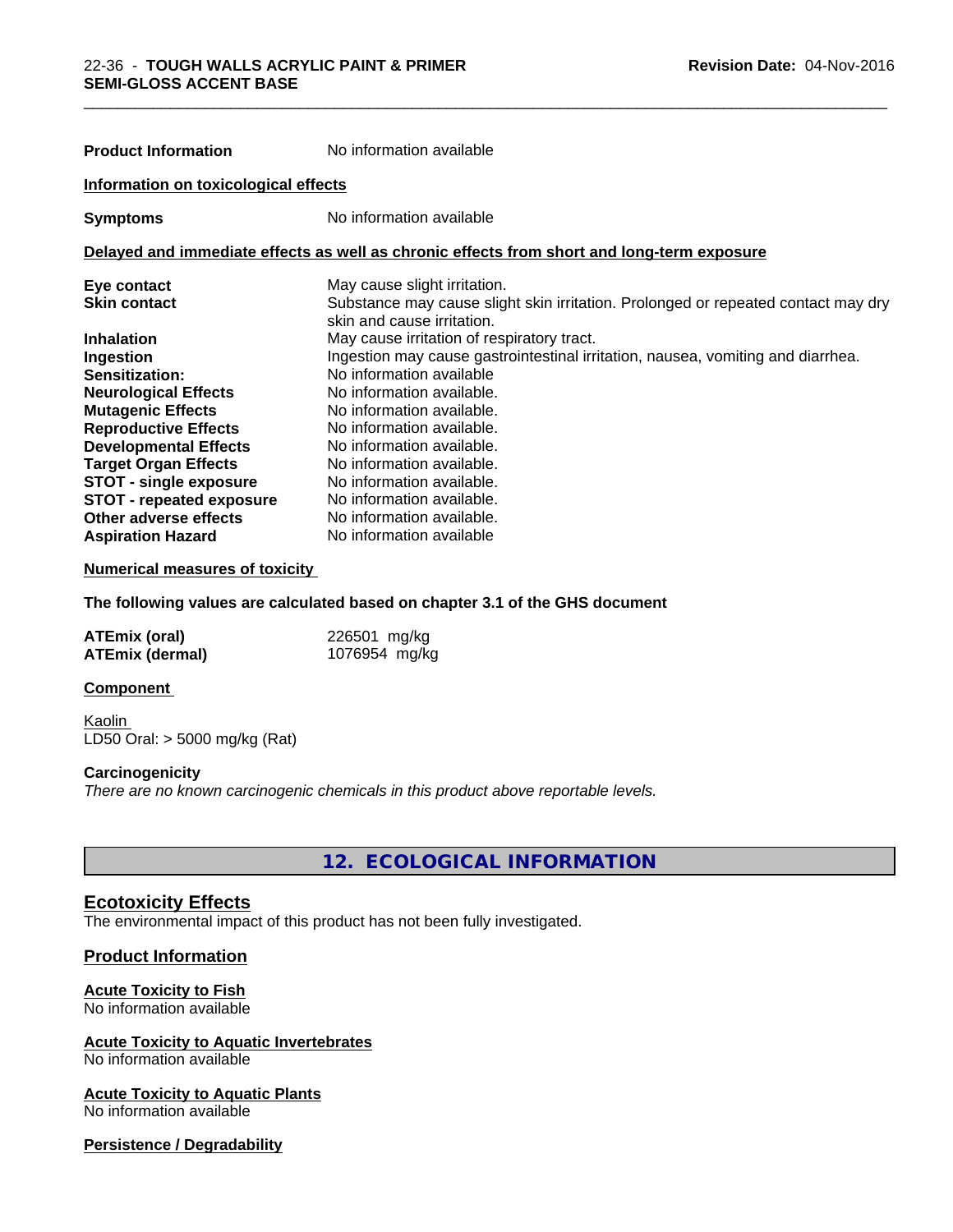#### No information available.

#### **Bioaccumulation / Accumulation**

No information available.

#### **Mobility in Environmental Media**

No information available.

#### **Ozone**

No information available

#### **Component**

#### **Acute Toxicity to Fish**

No information available

#### **Acute Toxicity to Aquatic Invertebrates**

No information available

### **Acute Toxicity to Aquatic Plants**

No information available

|                              | 13. DISPOSAL CONSIDERATIONS                                                                                                                                                                                               |
|------------------------------|---------------------------------------------------------------------------------------------------------------------------------------------------------------------------------------------------------------------------|
| <b>Waste Disposal Method</b> | Dispose of in accordance with federal, state, and local regulations. Local<br>requirements may vary, consult your sanitation department or state-designated<br>environmental protection agency for more disposal options. |
|                              | <b>TRANSPORT INFORMATION</b><br>14.                                                                                                                                                                                       |
| <b>DOT</b>                   | Not regulated                                                                                                                                                                                                             |
| <b>ICAO / IATA</b>           | Not regulated                                                                                                                                                                                                             |
| <b>IMDG/IMO</b>              | Not regulated                                                                                                                                                                                                             |
|                              | 15. REGULATORY INFORMATION                                                                                                                                                                                                |

\_\_\_\_\_\_\_\_\_\_\_\_\_\_\_\_\_\_\_\_\_\_\_\_\_\_\_\_\_\_\_\_\_\_\_\_\_\_\_\_\_\_\_\_\_\_\_\_\_\_\_\_\_\_\_\_\_\_\_\_\_\_\_\_\_\_\_\_\_\_\_\_\_\_\_\_\_\_\_\_\_\_\_\_\_\_\_\_\_\_\_\_\_

### **International Inventories**

| <b>TSCA: United States</b> | Yes - All components are listed or exempt. |
|----------------------------|--------------------------------------------|
| <b>DSL: Canada</b>         | Yes - All components are listed or exempt. |

### **Federal Regulations**

#### **SARA 311/312 hazardous categorization**

| Acute Health Hazard               | No |
|-----------------------------------|----|
| Chronic Health Hazard             | Nο |
| Fire Hazard                       | N٥ |
| Sudden Release of Pressure Hazard | Nο |
| Reactive Hazard                   | Nο |

#### **SARA 313**

Section 313 of Title III of the Superfund Amendments and Reauthorization Act of 1986 (SARA). This product contains a chemical or chemicals which are subject to the reporting requirements of the Act and Title 40 of the Code of Federal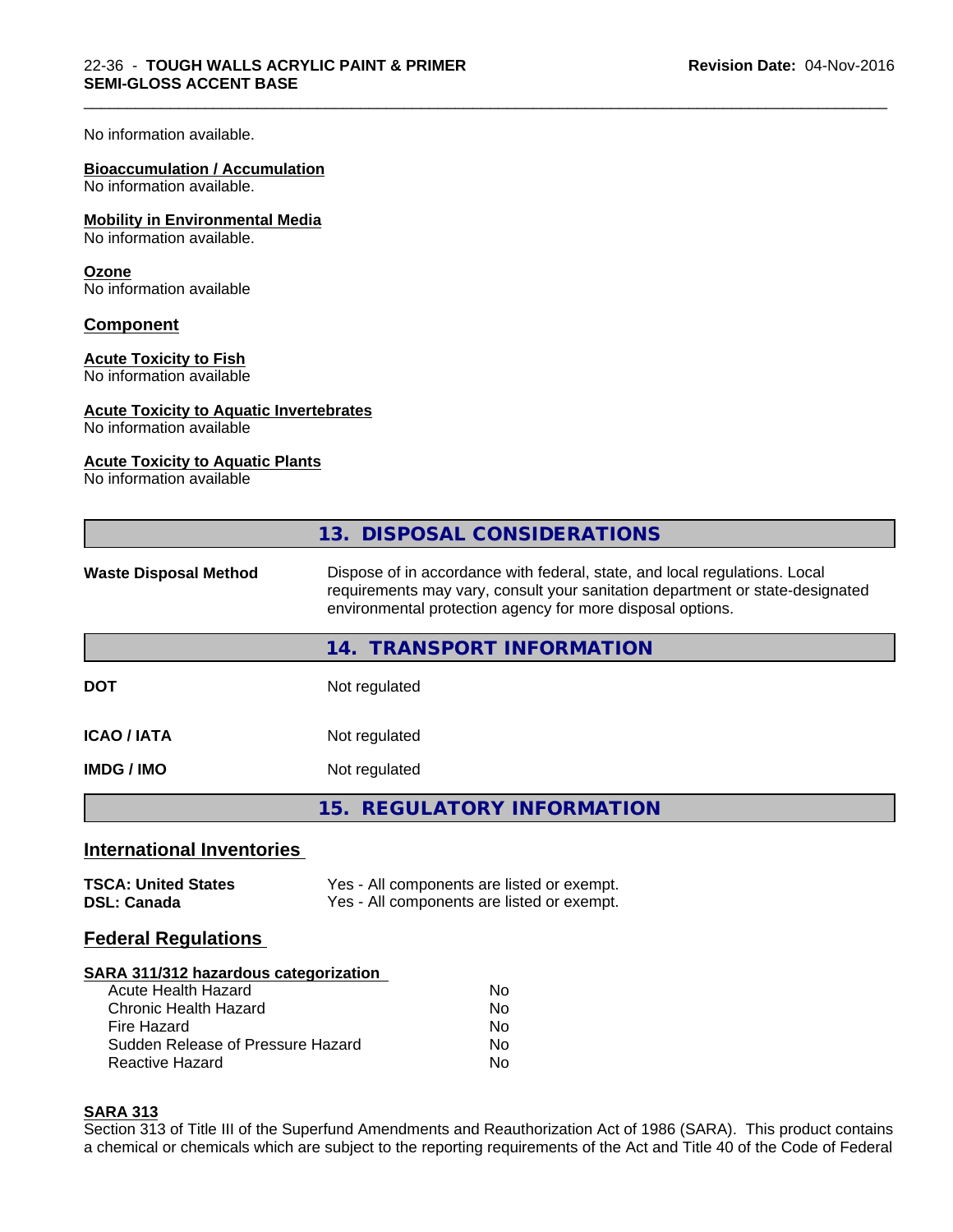Regulations, Part 372:

#### *None*

#### **Clean Air Act,Section 112 Hazardous Air Pollutants (HAPs) (see 40 CFR 61)**

This product contains the following HAPs:

*None*

### **State Regulations**

#### **California Proposition 65**

This product may contain small amounts of materials known to the state of California to cause cancer or reproductive *harm.*

\_\_\_\_\_\_\_\_\_\_\_\_\_\_\_\_\_\_\_\_\_\_\_\_\_\_\_\_\_\_\_\_\_\_\_\_\_\_\_\_\_\_\_\_\_\_\_\_\_\_\_\_\_\_\_\_\_\_\_\_\_\_\_\_\_\_\_\_\_\_\_\_\_\_\_\_\_\_\_\_\_\_\_\_\_\_\_\_\_\_\_\_\_

#### **State Right-to-Know**

| ™hon<br>----<br>name<br>97 F B B<br>-- | ма<br>ฉบแนวចแว | <b>Orcou</b><br>Nev.<br><br>$-$ | .<br>anıa |
|----------------------------------------|----------------|---------------------------------|-----------|
| Kaolin                                 |                |                                 |           |

#### **Legend**

X - Listed

## **16. OTHER INFORMATION**

| HMIS -              | Health: 1 | <b>Flammability: 0</b> | <b>Reactivity: 0</b> | $PPE: -$ |  |
|---------------------|-----------|------------------------|----------------------|----------|--|
| <b>HMIS Legend</b>  |           |                        |                      |          |  |
| 0 - Minimal Hazard  |           |                        |                      |          |  |
| 1 - Slight Hazard   |           |                        |                      |          |  |
| 2 - Moderate Hazard |           |                        |                      |          |  |
| 3 - Serious Hazard  |           |                        |                      |          |  |
| 4 - Severe Hazard   |           |                        |                      |          |  |

\* - Chronic Hazard

X - Consult your supervisor or S.O.P. for "Special" handling instructions.

*Note: The PPE rating has intentionally been left blank. Choose appropriate PPE that will protect employees from the hazards the material will present under the actual normal conditions of use.*

*Caution: HMISÒ ratings are based on a 0-4 rating scale, with 0 representing minimal hazards or risks, and 4 representing significant hazards or risks. Although HMISÒ ratings are not required on MSDSs under 29 CFR 1910.1200, the preparer, has chosen to provide them. HMISÒ ratings are to be used only in conjunction with a fully implemented HMISÒ program by workers who have received appropriate HMISÒ training. HMISÒ is a registered trade and service mark of the NPCA. HMISÒ materials may be purchased exclusively from J. J. Keller (800) 327-6868.*

**WARNING!** If you scrape, sand, or remove old paint, you may release lead dust. LEAD IS TOXIC. EXPOSURE TO LEAD DUST CAN CAUSE SERIOUS ILLNESS, SUCH AS BRAIN DAMAGE, ESPECIALLY IN CHILDREN. PREGNANT WOMEN SHOULD ALSO AVOID EXPOSURE.Wear a NIOSH approved respirator to control lead exposure. Clean up carefully with a HEPA vacuum and a wet mop. Before you start, find out how to protect yourself and your family by contacting the National Lead Information Hotline at 1-800-424-LEAD or log on to www.epa.gov/lead.

**Prepared By** Product Stewardship Department Benjamin Moore & Co. 101 Paragon Drive Montvale, NJ 07645 855-724-6802